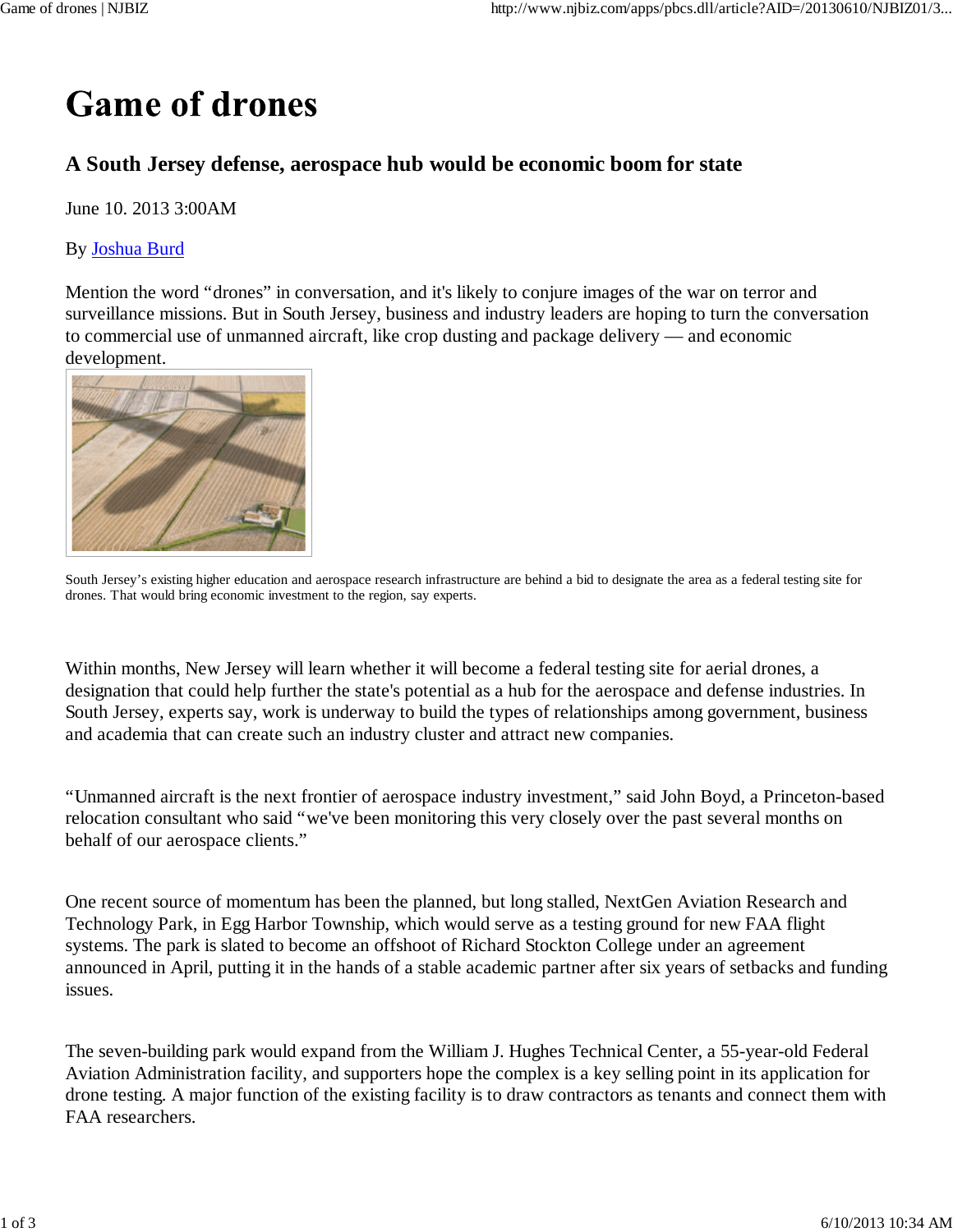"I would find it hard to believe that private-sector contractors are not going to see a benefit in being located on a site with federal engineers and federal laboratories," said U.S. Rep. Frank LoBiondo (R-Mays Landing), who helped spearhead the state's application and also chairs the House Aviation Subcommittee.

New Jersey, which is partnering with Virginia in a proposal that includes dozens of entities, is competing against 25 other applicants from 24 states, federal officials said. The FAA in February solicited applications to develop six unmanned aircraft systems research and test sites nationwide, following a decision in 2012 to start integrating the so-called UAS into the national airspace over the next several years.

The agency will weigh factors like geographic and climatic diversity, location of ground infrastructure and research needs, population, and air traffic density. An FAA spokeswoman said the agency should make its selections by the end of this year.

Becoming a testing site "can be a game changer," said Boyd, principal of The Boyd Co. Inc., whose clients include firms like Messier-Bugatti-Dowty, the global manufacturer of landing gear.

"I can guarantee you these companies are watching this play out very, very closely," Boyd said. "And if New Jersey succeeds in being one of these designated drone testing centers, along with what's happening with the FAA and NextGen, we expect (the state) to really attract a significant share of the new aerospace industry."

Advocates already are projecting the economic benefits of integrating unmanned aircraft. In March, the Association for Unmanned Vehicle Systems International issued a report that said the nationwide economic benefit would be more than \$13.6 billion by 2017, including \$263 million and more than 1,300 jobs in New Jersey.

Boyd said the aerospace industry is one "that places a premium upon intellectual capital," and institutions like Stockton are stepping in to meet that demand. Aside from its stewardship of the NextGen park, the Galloway college plans to expand its programs in engineering, business and others that dovetail with aviation, said its president, Herman Saatkamp. He said private-sector researchers and executives at the park will likely seek appointments at a major academic institution, which Stockton can provide.

"We've got major components here in South Jersey that can really build an avionics center for the nation, but also can begin to build relationships with each other," said Saatkamp, a former president of the park's board. He said the region already is home to major companies like Lockheed Martin and Boeing, not to mention the Joint Base McGuire-Dix-Lakehurst.

But advocates for bringing drone testing to the Garden State are grappling with a series of bills in Trenton that call for banning or restricting such drones by police and fire departments. A lobbyist for the industry said 40 states have floated potential "anti-UAS legislation," and such measures can "confuse" the debate to the point of threatening a state's prospects for becoming a test site.

"The FAA may decide not to award a test site to the applicant that restricts their potential use," said Mario Mairena, government relations manager for the Association for Unmanned Vehicle Systems International.